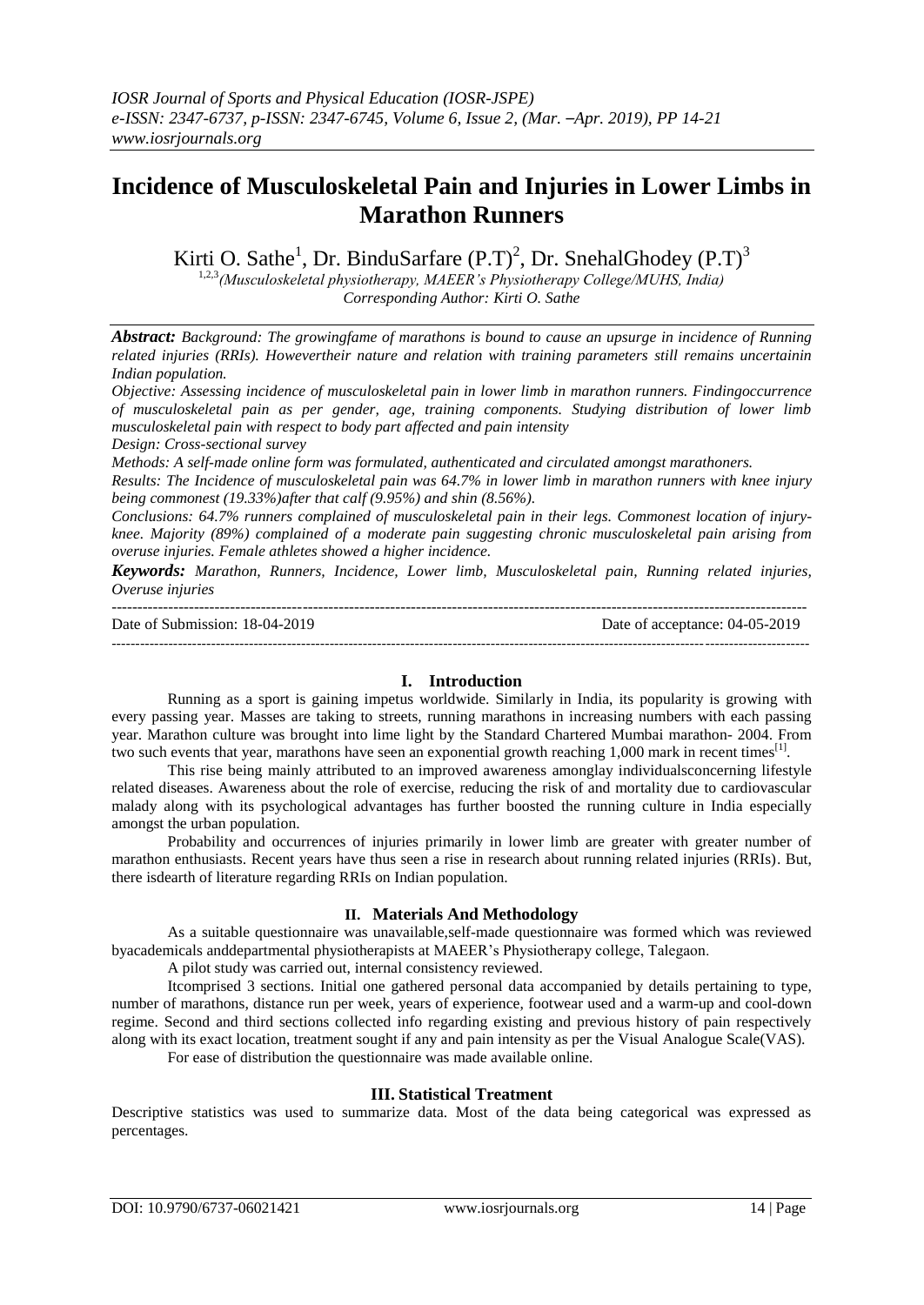## **IV. Results**

- $\checkmark$  167 marathon runners answered the online questionnaire.
- $\checkmark$  Of these 46 (28%) were females and 121(72%) were males.
- $\checkmark$  The mean age of runners in this sample was 40.77 years.
- $\checkmark$  Amongst the 167 respondents, 108(65%) reported of having musculoskeletal pain.

#### Table no. 1: The incidence of musculoskeletal pain as per gender

| Gender | <b>Total number</b> | Pain    | <b>Percent distribution</b> |
|--------|---------------------|---------|-----------------------------|
| Female | 46                  | 32(70%) | 30%                         |
| Male   | 21                  | 76(63%) | 70%                         |
| Total  | 67ء                 | 108     |                             |



- Of those who reported pain 30% consisted of females and 70% consisted of males.
- However incidence rates were higher in females (32 out of 46 i.e. 70%) than in males (76 out of 121 i.e. 63%).

**Table no. 2:**The incidence of musculoskeletal pain as per age group

| Age group | <b>Total Number</b> | Pain       | ັັ<br><b>Percentage distribution</b> |
|-----------|---------------------|------------|--------------------------------------|
| $20 - 30$ | 30                  | $18(60\%)$ | 17%                                  |
| 30-40     | 45                  | 29(64%)    | 27%                                  |
| $40 - 50$ | 62                  | 42(68%)    | 39%                                  |
| 50-60     | 24                  | $17(71\%)$ | 16%                                  |
| 60-70     |                     | 1(20%)     | 1%                                   |
| 70-80     |                     | $1(100\%)$ | 1%                                   |
| Total     | 167                 | 108        |                                      |

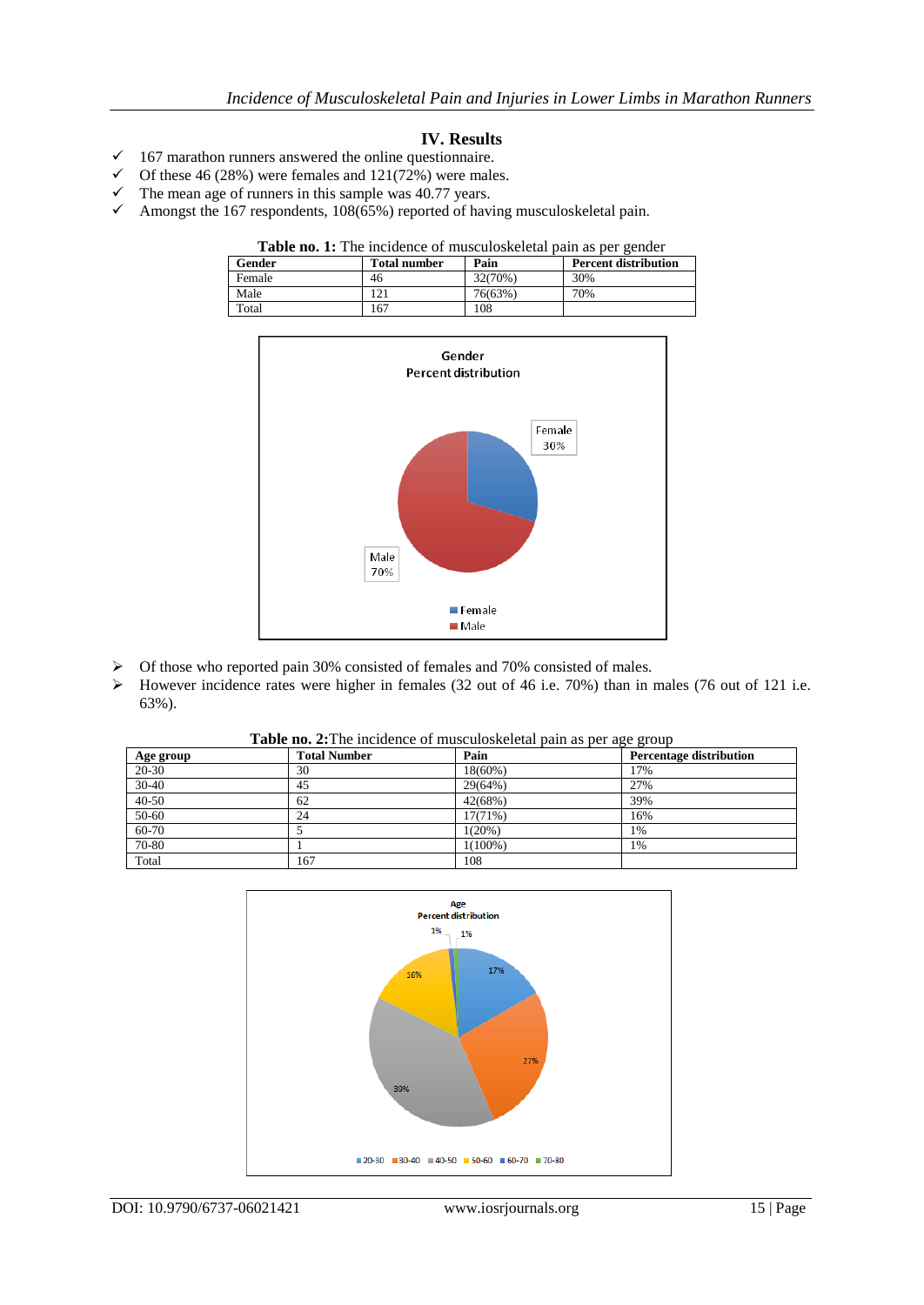- It was highest in the 40-50 year age group (39%)<br>
Followed by 30-40 year age group (27%)
- $\triangleright$  Followed by 30-40 year age group (27%)<br> $\triangleright$  With a wide gap the 20-30 and 50-60 can
- With a wide gap the 20-30 and 50-60 came in next at 17% and 16% respectively.

|                                                                                                    |  |  | Table no. 3: The incidence of musculoskeletal pain as per years of running |  |
|----------------------------------------------------------------------------------------------------|--|--|----------------------------------------------------------------------------|--|
| $\mathbf{r} = \mathbf{r} \cdot \mathbf{r}$ . The set of $\mathbf{r} = \mathbf{r} \cdot \mathbf{r}$ |  |  |                                                                            |  |

| <b>Years of running</b><br>of running | <b>Total number</b> | Pain | <b>Percent distribution</b> |
|---------------------------------------|---------------------|------|-----------------------------|
| Less than 1                           | 23                  | 18   | 17%                         |
| $1-2$ years                           | 38                  | 21   | 19%                         |
| 2-4 years                             | 61                  | 38   | 35%                         |
| 4-8 years                             | 34                  | 24   | 22%                         |
| 8-10 years                            | 8                   |      | 6%                          |
| 18 years                              |                     |      | 1%                          |
| $20+$ years                           |                     | 0    | 0%                          |
| Total                                 | 167                 | 108  |                             |



It was highest in those with an experience of 2-4 years (35%)<br>
Followed by those with an experience of 4-8 years (22%), 1-2

- Followed by those with an experience of 4-8 years (22%), 1-2 years (19%) and less than 1 year (17%).<br>While it was just 6% in those running for 8-10 years.
- While it was just 6% in those running for 8-10 years.

| Number of marathons/year | <b>Total number</b> | Pain       | <b>Percent distribution</b> |
|--------------------------|---------------------|------------|-----------------------------|
| $1-5$                    | 105                 | 72(69%)    | 67%                         |
| $6-10$                   | 36                  | 21(58%)    | 19%                         |
| $11-15$                  | 20                  | 11(55%)    | 10%                         |
| $16-20$                  |                     | 2(67%)     | 2%                          |
| More than 20             |                     | $1(100\%)$ | 1%                          |
| Stopped running          |                     | $1(50\%)$  | 1%                          |
| <b>Total</b>             | 167                 | 108        | 67%                         |

**Table no. 4:**The incidence of musculoskeletal pain as per avg. no. of marathons run per year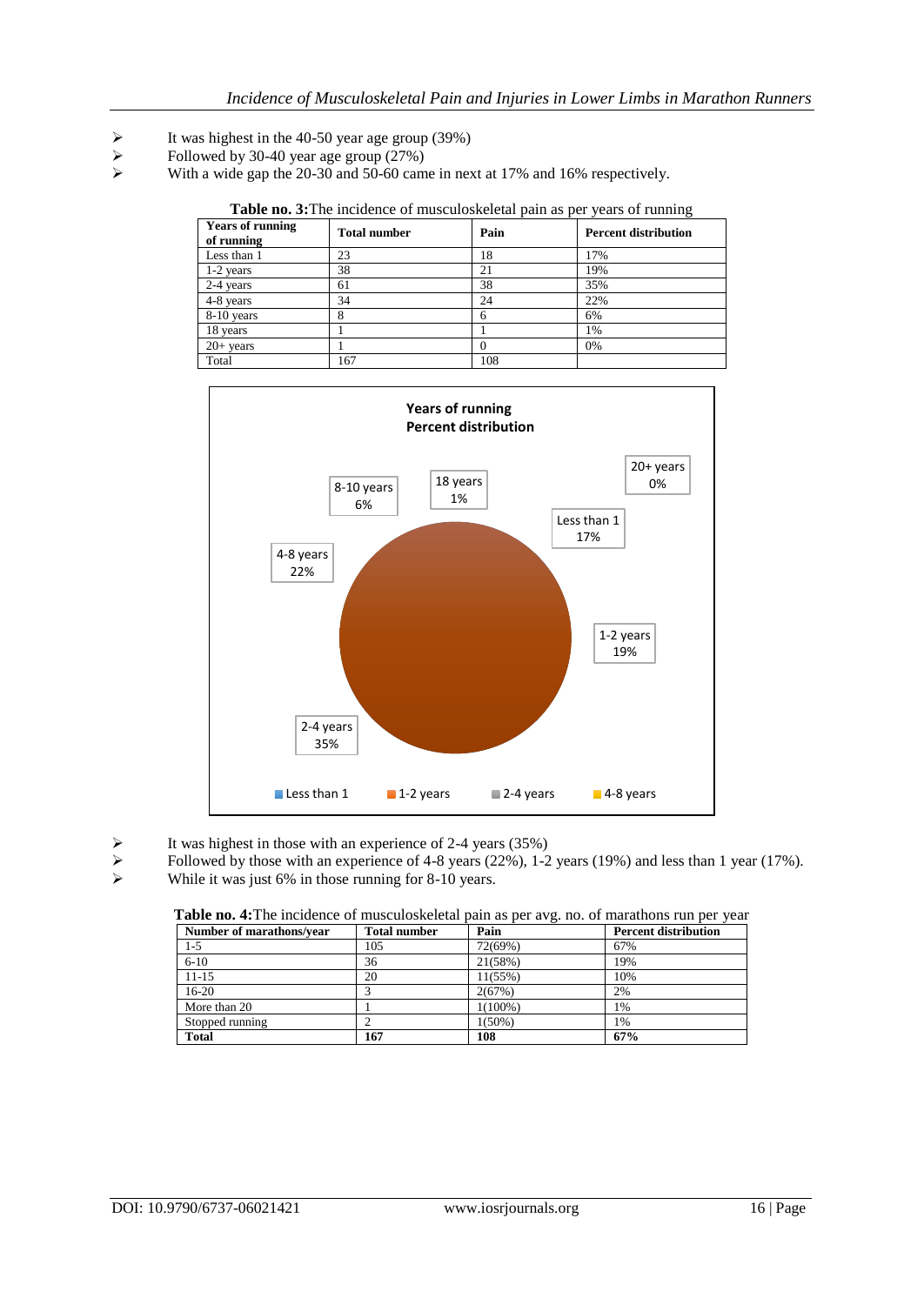

- $\triangleright$  Incidence was maximum (67%) among those runners that ran 1-5 marathons a year.
- $\triangleright$  Followed by 19% in those running 6-10 marathons a year and 10% in the ones running 11-15 marathons a year.
- $\triangleright$  However it is necessary to note that maximum runners that participated in the study did in fact run 1-5 marathons in a year thus contributing maximum weightage to the injury load.

| Weekly running distance | <b>Total number</b> | <b>Table holds</b> including of indicational pain as per weekly funning distance<br>Pain | <b>Percent distribution</b> |
|-------------------------|---------------------|------------------------------------------------------------------------------------------|-----------------------------|
| Less than 20            | 48                  | 32(30%)                                                                                  | 30%                         |
| 20-30km                 | 59                  | 39(36%)                                                                                  | 36%                         |
| 30-40km                 | 28                  | 18(17%)                                                                                  | 17%                         |
| 40-50km                 | 25                  | 15(14%)                                                                                  | 14%                         |
| 50-60km                 |                     | $3(100\%)$                                                                               | 3%                          |
| 60-70km                 |                     | $0(0\%)$                                                                                 | 0%                          |
| 70-80km                 |                     | $0(0\%)$                                                                                 | 0%                          |
| Not certain             |                     | $1(100\%)$                                                                               | 1%                          |
| <b>Total</b>            | 167                 | 108                                                                                      |                             |

**Table no. 5:**The incidence of musculoskeletal pain as per weekly running distance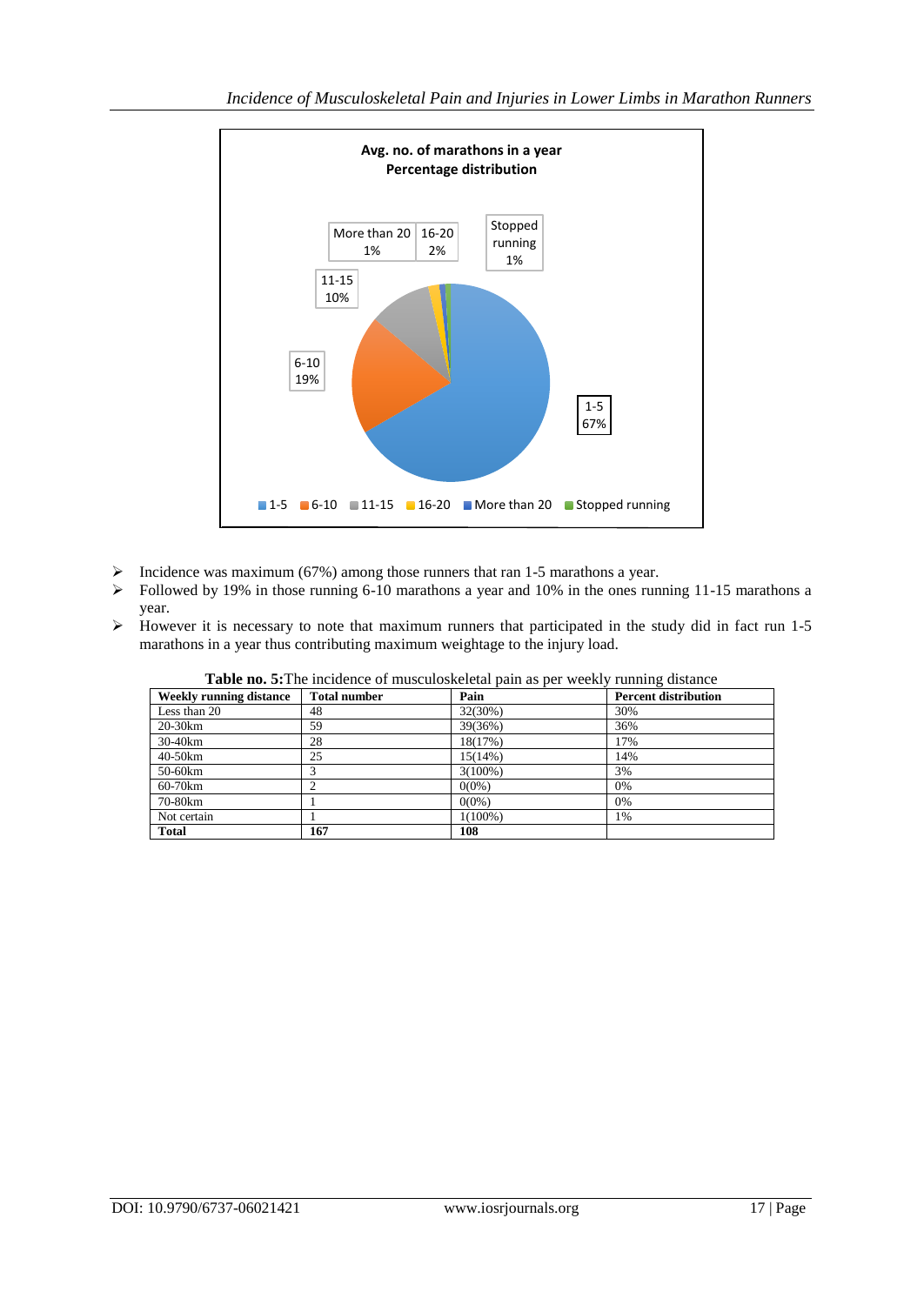

- $\triangleright$  Incidence was maximum in those with a weekly running distance of 20-30km (36%)
- $\triangleright$  Those running less than 20km per week came in next (30%)
- $\triangleright$  Those with a weekly running distance of 30-40km and 40-50km closely followed each other at 17% and 14% respectively.
- While those running 50-60km per week were only 3% of those who reported pain.

This cross sectional survey revealed that 64.7 % runners complained of musculoskeletal pain in their lower limb suggesting an injury.

| <b>Table no. 6:</b> Distribution of musculoskeletal pain as per score on the NPRS |                     |                                |  |  |
|-----------------------------------------------------------------------------------|---------------------|--------------------------------|--|--|
| <b>NPRS</b> Score                                                                 | <b>Total number</b> | <b>Percentage distribution</b> |  |  |
| $1-2$ (mild)                                                                      |                     | 6%                             |  |  |
| 3-7 (moderate)                                                                    | 96                  | 89%                            |  |  |
| $8-10$ (severe)                                                                   |                     | 5%                             |  |  |
| <b>Total</b>                                                                      | 108                 |                                |  |  |

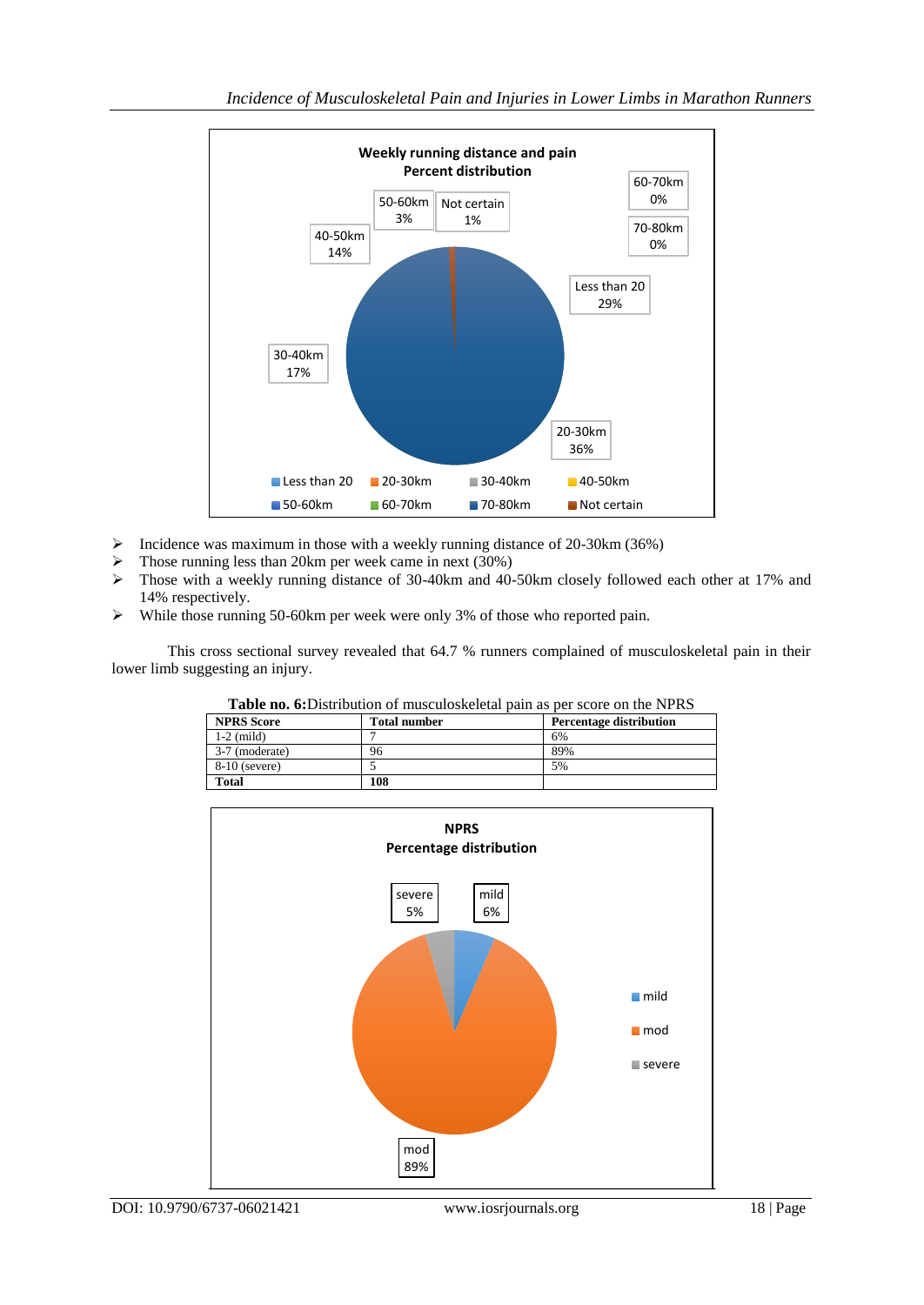- 89% injured runners reported moderate pain on NPRS.
- $\geq$  6% reported mild pain and 5% reported moderate pain. Areas with highest incidence of pain, as per this study was:
- $\checkmark$  Knee (65%)
- $\checkmark$  Thigh (49%)
- $\checkmark$  Calf (33%)
- $\checkmark$  Ankle (31%)
- $\checkmark$  Shin (29%)
- $\checkmark$  Heel (25%)
- $\checkmark$  Foot (19%)
- $\checkmark$  Buttocks (12%)
- $\checkmark$  Hip (11%)



Also, it is necessary to note that of the 108 participants that complained of pain, only 31 (29%) were aware of their medical diagnosis.

| <b>THOME HOW I GIVE CHANGHODID WO TUPOTION OF TWINDID</b> |                |  |  |
|-----------------------------------------------------------|----------------|--|--|
| Injury                                                    | <b>Number</b>  |  |  |
| IT band tightness                                         | 6              |  |  |
| Shin splints                                              | 5              |  |  |
| <b>Plantar Fasciitis</b>                                  | 5              |  |  |
| Achilles tendinopathy                                     | 4              |  |  |
| Spur                                                      | 3              |  |  |
| Hamstring strain                                          | $\overline{c}$ |  |  |
| Knee ligament injury                                      | 2              |  |  |
| Meniscal injury                                           |                |  |  |
| Groin pain                                                |                |  |  |
| Pelvic bone injury                                        |                |  |  |
| Sciatica                                                  |                |  |  |
| <b>Total</b>                                              | 31             |  |  |
|                                                           |                |  |  |

**Table no. 7:**Medical diagnosis as reported by runners

Of those currently suffering from pain, 35% gave history of previous injury. Conversely, 76% of athletes who reported of a previous injury did currently suffer from RRIs.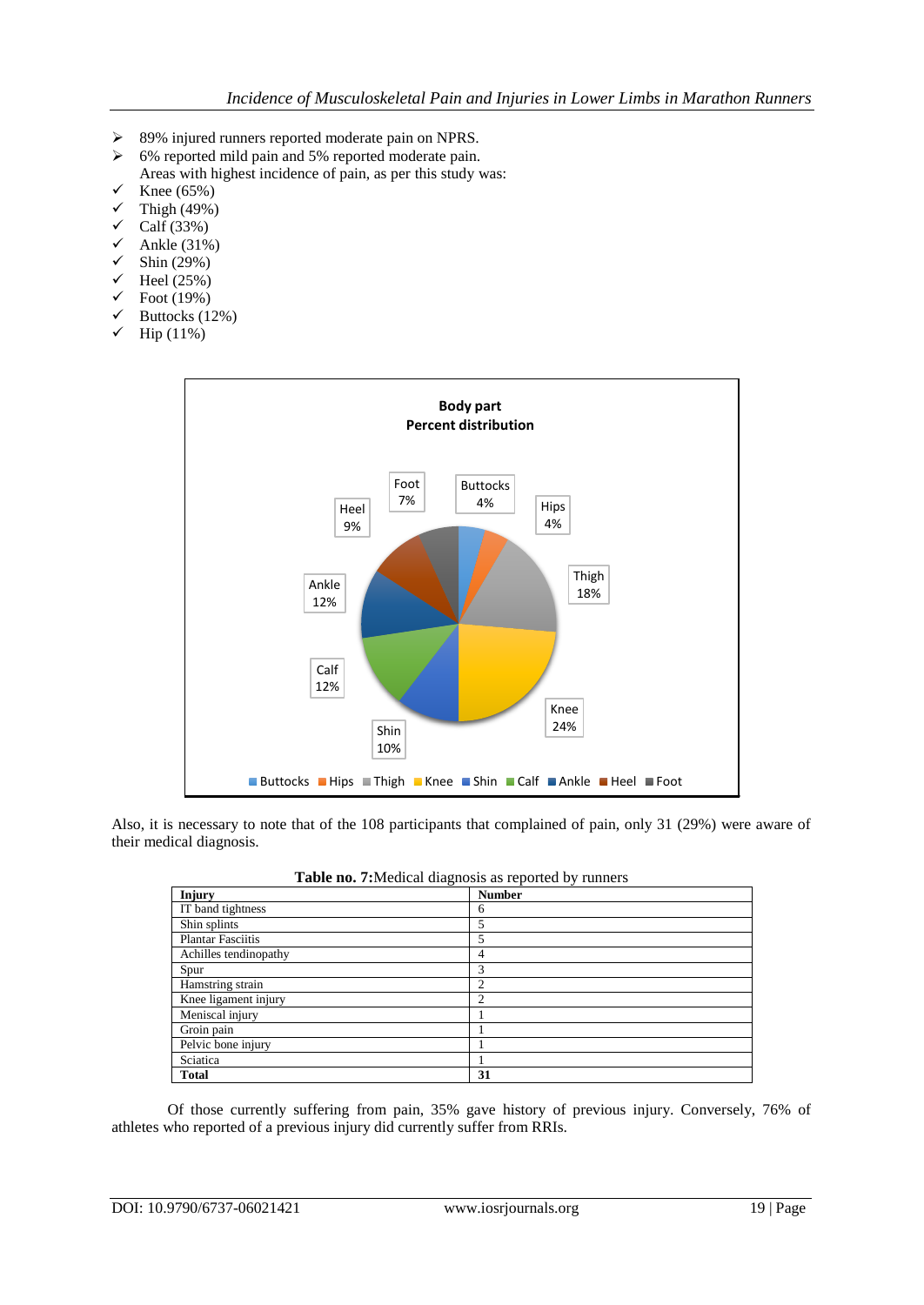#### **V. Discussion**

This cross sectional survey revealed that 64.7 % runners complained of musculoskeletal pain in their lower limb suggesting an injury. 89% complained of moderate (3-7 on NPRS), 6% complained of mild (1-2 on NPRS), 5% complained of severe pain (8-10 on NPRS).

Areas having highest prevalence of pain, as per this study, was knee (65%) followed by thigh (49%), calf (33%), ankle (31%), Shin (29%), Heel (25%), Foot (19%), Buttocks (12%), Hip (11%). A number of studies have found that knee injuries make up close to half of the reported running injuries. [13, 28, 29] The next highly prevalent painful areas are the thigh & lower leg (calf, ankle and shin) suggesting an etiologicallycommon mechanism of leg running injuries.

Most common overuse injury that is attributed to running is patellofemoral pain syndrome  $[28, 29, 30, 31]$ which might be a leading cause of pain in knee as reported by runners in this study. Additional common overuse running injuries include stress fractures, medial tibial stress (shin splints), patellar tendinitis, plantar fasciitis, and Achilles tendinitis [13, 28, 30] in conjunction with the medical diagnosis reported in this study.

In spite of the number of female runners being low, prevalence of running related pain in women was higher (70%) as compared to males (63%). Of those currently ailing from pain, 35% gave history of previous injury. Conversely, 76% of athletes who reported of a previous injury did currently suffer from RRIs. History of previous injury was shown to be a non-modifiable risk factor for injury. [27]

Prevalence of RRIs as found was consistent with existing literature (19%-79%). <sup>[27]</sup> This wide variance between studies originate from a non-uniform definition of RRI. Data analyzed from this study gives good indication of current scenario of leg pain in the target population.

Niemuth PE et al suggest, muscular imbalances in the hip muscles, especially weakness of hip abductors, may be a predisposing factor in lower-extremity, overuse injuries in runners. [32] Further research is needed to determine a direct cause and-effect relationship and whether distance runners can prevent injury with specific strengthening exercises.

Similar studies are needed on the Indian population especially with a blooming marathon culture. It will enable both athletes and clinicians to inhibit worsening of existing damage and occurrence of new injuries while modifying training protocols for the same.

While a retrospective management of running injuries may assist runners to heal following an overuse injury, a preferable approach to the problem would be to act proactively. A proactive approach could take many forms, such as the education of current and prospective runners regarding a sensible approach to training; proper fitting and selection of shoes; and establishing a screening process whereby medical practitioners could recognize runners who are at high risk for overuse injuries, and advise these runners accordingly.

The best advice to help avoid injury would be to pay close attention to the overall training load and use moderation with respect to increasing distance and number of consecutive days running.<sup>[15,33]</sup> It is especially important to be fully recovered from any and all injuries prior to any competition. <sup>[34, 35]</sup> Alternatives to running for injured runners could include running in water, swimming, biking and cross-country skiing to help reduce the training impact load.

All biologic structures such as muscles, tendons, ligaments, and bones, could adapt positively and negatively to the level of stress that is placed upon them. If the stress is below the tensile limit with adequate rest time in between a positive tissue remodeling will result. Similarly, if the stress is greater than the tensile limit or below the tensile limit but with inadequate rest time a negative tissue remodeling will result in an injury. [36]

A noteworthy fact is that only 29% of the injured runners were aware of a medical diagnosis. Thisindicates a reluctance to seek treatment amongst the runners in conjunction with that found by Maughan RJ et al. [37]

Finally, it is necessary to state that with growing awareness regarding benefits of running, there should be growing caution towards possible disadvantages. Response from athletes is equally vital as initiative by authors. Attitude of people towards research needs to become a little more welcoming rather than ignorant.

### **VI. Conclusion**

There remains a need for prospective studies that better define the underlying aetiology, epidemiology and potential risk factors of marathon running injuries.

However, several factors are cleared from this study:

- 1. 64.7% runners complained of musculoskeletal pain in their lower limbs
- 2. The knee was the commonest site of injury
- 3. Majority(89%) complained of a moderate pain suggestive of chronic musculoskeletal pain which is typical of overuse injuries[12]
- 4. Incidence was higher in female athletes(70%)